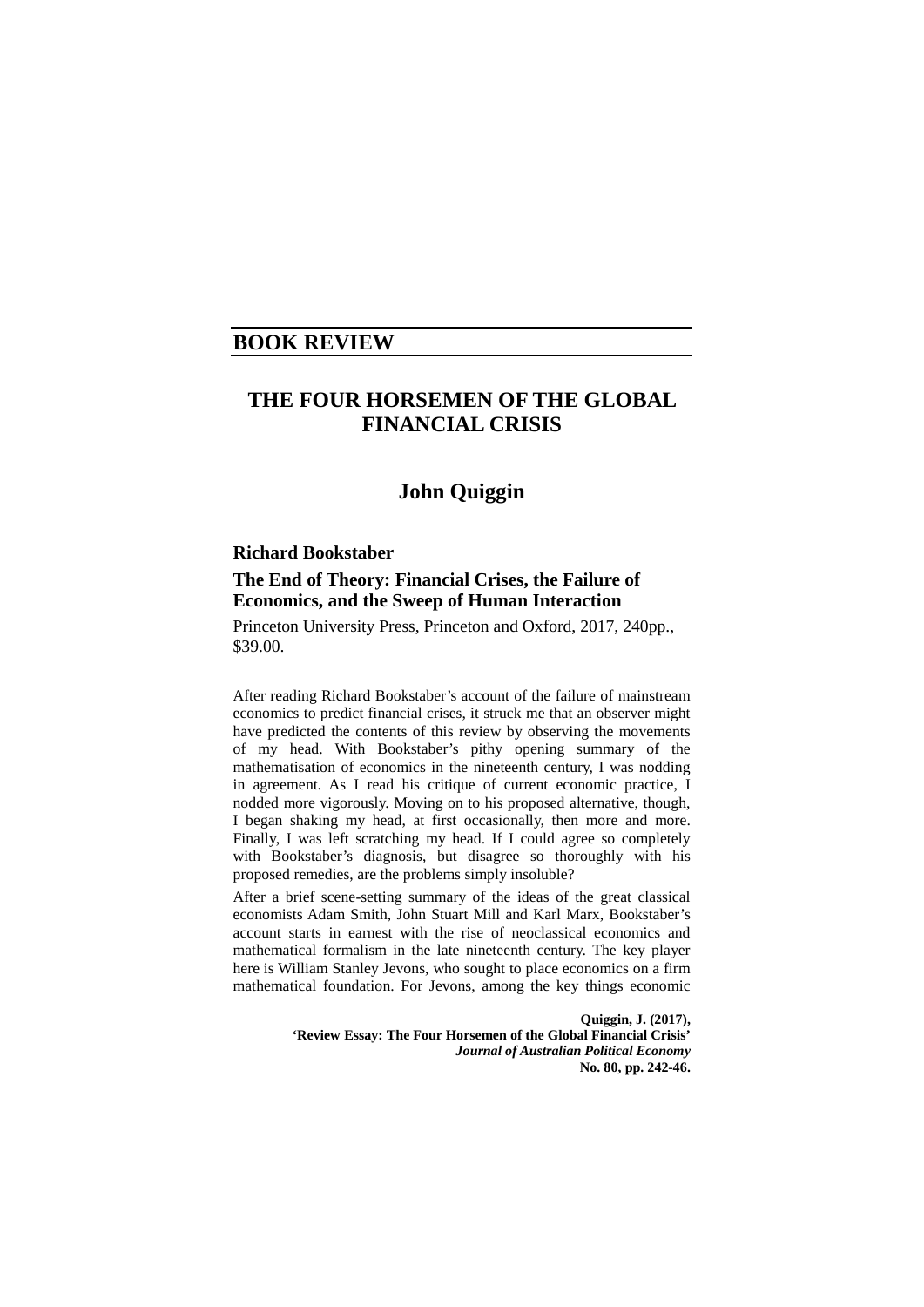#### THE FOUR HORSEMEN OF THE GLOBAL FINANCIAL CRISIS 243

theory needed to understand and predict were the crises that were already a well-established feature of the capitalist economy.

As Bookstaber points out, contemporary economics might fully reflect Jevons's mathematical approach but it has largely abandoned his search for a model of the business cycle. It's only fair to mention, though, that the failure to develop such a theory wasn't for want of trying. Throughout the twentieth century, mainstream and heterodox economists alike produced a profusion of attempts, none of which was entirely satisfactory.

Bookstaber argues, correctly in my view, that the standard approach of neoclassical economics, embodied in Dynamic Stochastic General Equilibrium, or DSGE, models, can never account for financial crises. In these models' archetypal versions, macroeconomic outcomes arise from the decisions of a 'representative agent,' a single participant in the economy exhibiting typical preferences.

This agent is uncertain about the future (the 'dynamic' in DSGE means 'over time' and 'stochastic' means 'uncertain') but can nevertheless make perfectly rational choices about what to consume and produce along every possible path the economy might traverse in the future. These choices determine, and are determined by, market prices (this is where the 'general equilibrium' part of DSGE comes in).

DSGE models failed spectacularly in the lead-up to the global financial crisis, and were equally useless in the developing responses. The core approach of DSGE modelling starts with conditions conducive to the emergence of a stable equilibrium, and so it effectively rules out the possibility of crises.

DSGE modellers are aware of this problem. Indeed, the typical DSGE paper focuses on a particular deviation from the canonical model, and shows what happens when it is adjusted to allow for it. After the GFC, these adjustments commonly involved acknowledging that 'frictions' in the financial sector could be tweaked to simulate a crisis.

Writing just before the GFC, the French economist Olivier Blanchard summarised the standard DSGE approach using the following, literally poetic, metaphor:

A macroeconomic article today often follows strict, haiku-like, rules: It starts from a general equilibrium structure, in which individuals maximise the expected present value of utility, firms maximise their value, and markets clear. Then, it introduces a twist, be it an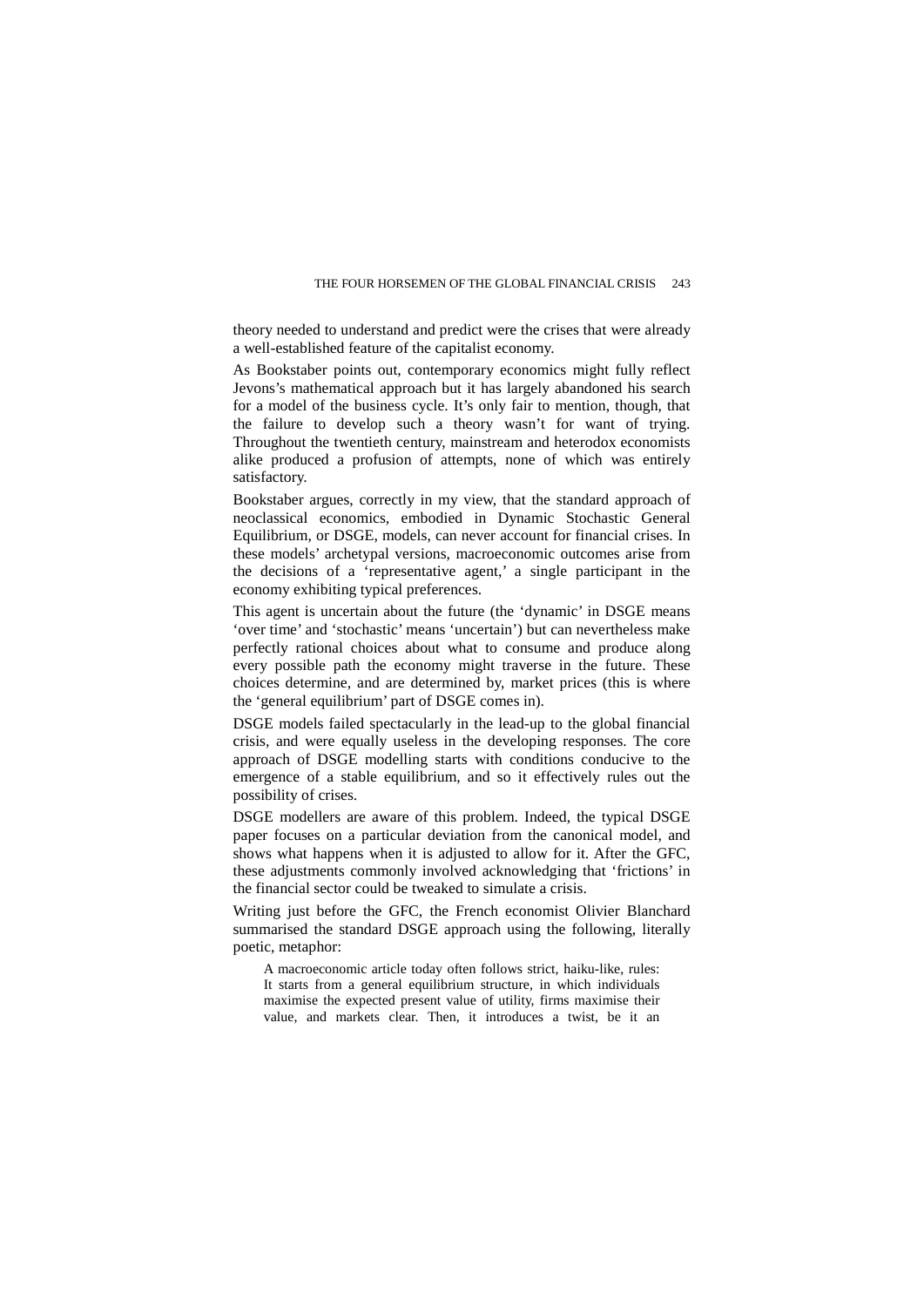#### 244 JOURNAL OF AUSTRALIAN POLITICAL ECONOMY No 80

imperfection or the closing of a particular set of markets, and works out the general equilibrium implications. It then performs a numerical simulation, based on calibration, showing that the model performs well. It ends with a welfare assessment.

Staying within a step or two of the standard general equilibrium solution has obvious benefits. The properties of general equilibrium solutions have been analysed in detail for decades, and this means that modelling 'general equilibrium with a twist' has exactly the right degree of difficulty for academic economists. It's hard enough to require, and exhibit, the skills valued by the profession, but not so hard as to make the problem insoluble, or soluble only by abandoning the underlying framework of individual maximisation.

Bookstaber's argument is that DSGE can't work in the face of what he calls the 'four horsemen':

- Emergent phenomena: 'When system-wide dynamics arise unexpectedly out the activities of individuals in a way that is not simply an aggregation of that behaviour.'
- Non-ergodicity: 'Where the dynamics themselves change over time.'
- Radical uncertainty: 'Our unanticipatable future experiences, on the one hand, and the complexity of our social interactions on the other.'
- Computational irreducibility: 'Our interactions are so profound that there is no mathematical shortcut for determining how they will evolve. The only way to know what the result of these interactions is to trace out their path over time…The world cannot be solved; it has to be lived.'

All of this is spot on, and Bookstaber develops these ideas in some insightful chapters. The problems start when he proposes his solution: agent-based modelling.

The key goal of agent-based modelling is to simulate the behaviour of a system populated with individual 'agents,' each of whom follows a simple rule. The best-known example, discussed by Bookstaber, is John Conway's *[Game of Life](https://en.wikipedia.org/wiki/Conway%27s_Game_of_Life)*, in which the 'agents' are represented by squares that turn on and off according to simple rules. Depending on the starting configuration, an amazing variety of patterns can be produced, but there is no general way of predicting the behaviour of the system.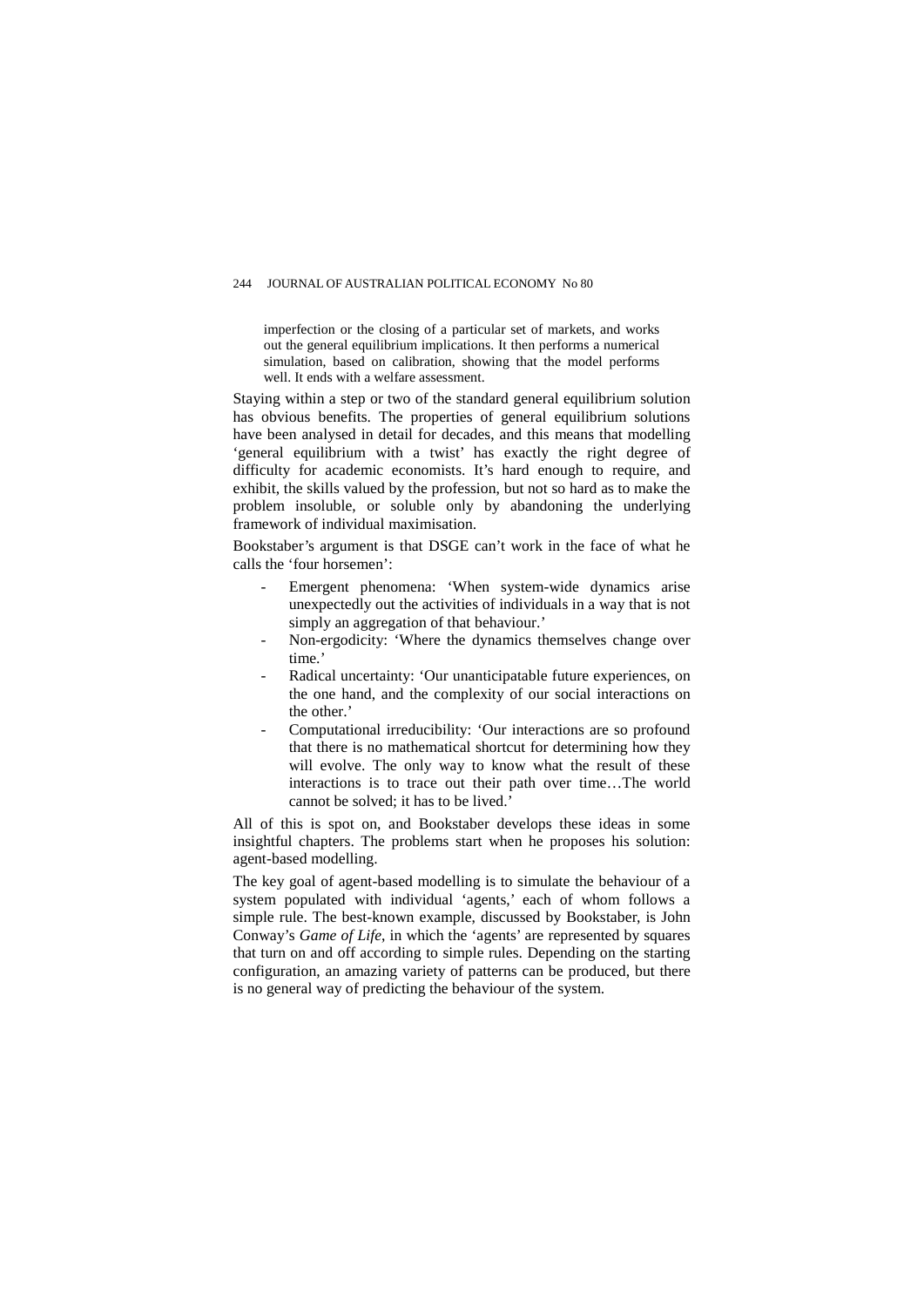#### THE FOUR HORSEMEN OF THE GLOBAL FINANCIAL CRISIS 245

Bookstaber presents his own agent-based model of a financial system subject to crises. He hopes that the widespread use of a model of this kind would become a kind of self-refuting prophecy. Sovereign wealth funds and other asset owners would intervene in the early stages of a crisis, buying up assets that had fallen below their long-term value, and would thereby prevent a market retreat from turning into a rout.

This sounds appealing, and Bookstaber backs it up with a convincing retelling of the story of the global financial crisis, which his model describes very well. So why did I become more and more unhappy as I approached the end of the book?

The big problem with Bookstaber's approach is that it is vulnerable to the same criticisms he makes of mainstream economics. His agent-based model works well in describing the 2008 crisis, but he has the benefit of hindsight. With that same benefit, mainstream DSGE modellers have tweaked their models so that they can also represent the crisis.

More importantly, agent-based models share the same starting point with DSGE: the behaviour of individuals, which is then combined to model the market as a whole. This is based on a misunderstanding of the crucial idea of emergent phenomena. Precisely because the behaviour of complex dynamic systems can't be predicted from individual components, models need to work at the aggregate level. Just as we can't model human behaviour by looking at the sub-atomic particles of which we are composed, neither can we capture all aspects of an economic system by looking at individual agents, whether these are the 'rational maximisers' of neoclassical orthodoxy or the rule-followers of agentbased modelling.

The history of agent-based modelling in economics supports these concerns. The general idea has been around since the 1970s, and produced some notable early successes, such as [Thomas Schelling'](https://en.wikipedia.org/wiki/Thomas_Schelling)s model of racial segregation and Anatol Rapoport's [Tit for Tat](https://en.wikipedia.org/wiki/Tit_for_tat) strategy for Prisoner's Dilemma games. But subsequent advances have been few and far between. In economics itself, agent-based modelling has been used extensively for two decades but has yet to produce any widely accepted results, let alone a program sufficiently powerful to challenge the dominant DSGE.

By contrast, while DSGE models reign supreme in the journals, they have been displaced in policy discussions by much simpler models working at the level of the economy as a whole. The most successful, in